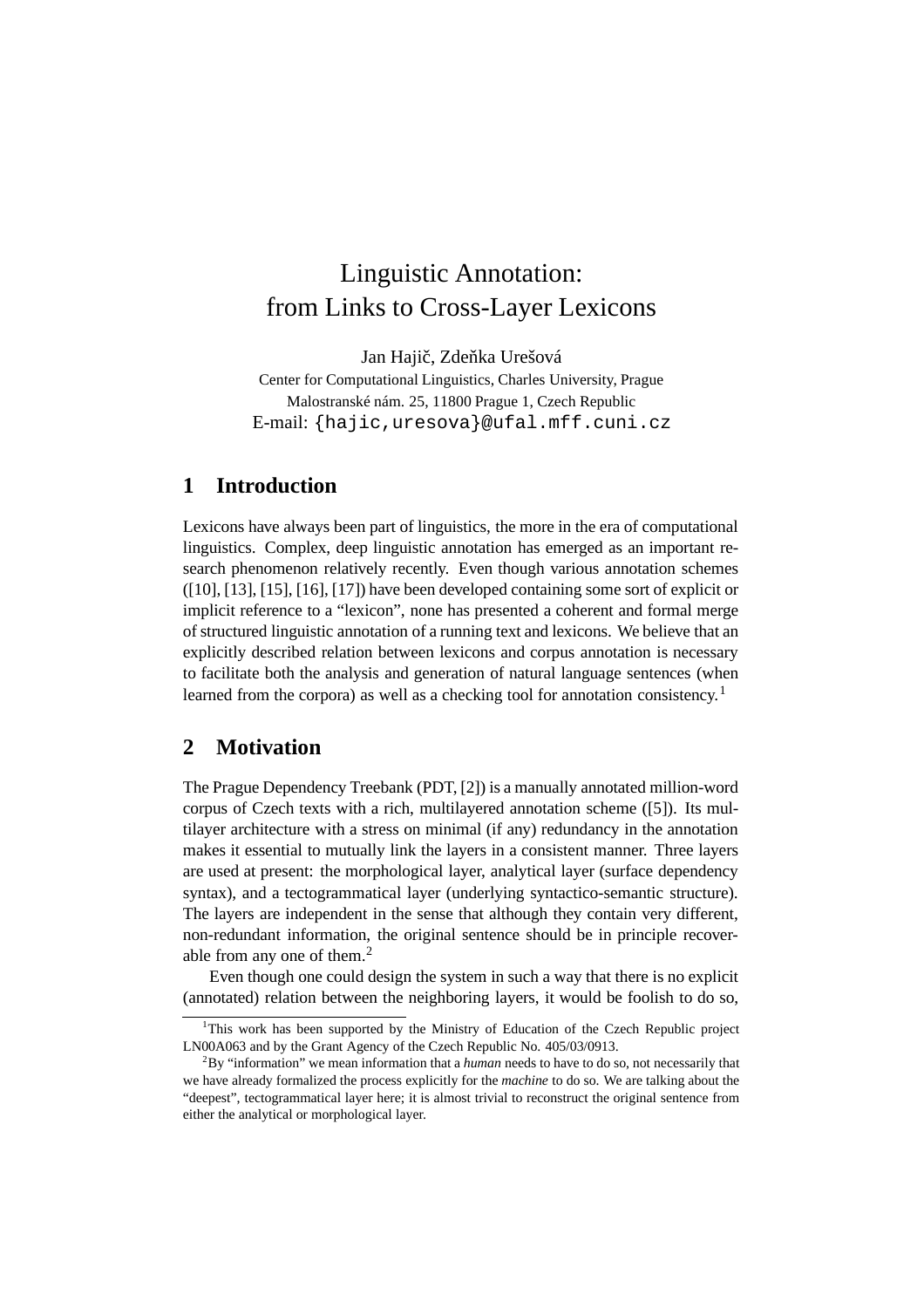

Figure 1: Links between units of annotation (*TL - tectogrammatical layer, AL - Analytical (surface syntax) layer, ML - morphological layer*)

| lemma    | <b>TAG</b> | wordform   |
|----------|------------|------------|
| být      | VRS1       | jsem       |
| O        | R          | Ω          |
| pravidlo | NNPL       | pravidlech |
| uvažovat | VPMS       | uvažoval   |

Figure 2: Fragment of an extracted morphological lexicon (*ML Text*)

since an important information for analysis and generation of a natural language text would be lost. These links can be relatively easily inserted while annotating the "upper" one of two neighboring layers (almost for "free", see also Sect. 7).

# **3 Linking the Layers**

As can be seen in Fig. 1, links are often *1:1* (between the morphological and textual layer, and between the analytical and morphological layer), but they are more complex between the tectogrammatical and analytical layers (such as *1:2*, see *uvažovat (to\_consider)* which is linked to two nodes: *uvažovat* proper and an auxiliary *být*, roughly corresponding to *"have considered"* in English; a *1:0* correspondence is also possible: personal pronoun *já ("I")* is dropped at the analytical layer, etc.).

### **4 From Links to Lexicons**

Useful information can be derived from the annotated links in a corpus, in a statistical, machine-learning or similar manner (see Fig. 2 for an example of a **morphological lexicon** extracted from the sentence at Fig. 1). The annotation can then refer to entries of such a lexicon; in a fully annotated treebank, this is obviously redundant, but when facing the tasks of analyzing (parsing) and generating when only a single layer is available on input, the possibility to match and retrieve the lexical entries is invaluable for processing: the entries contain generalized information about the cross-layer relations.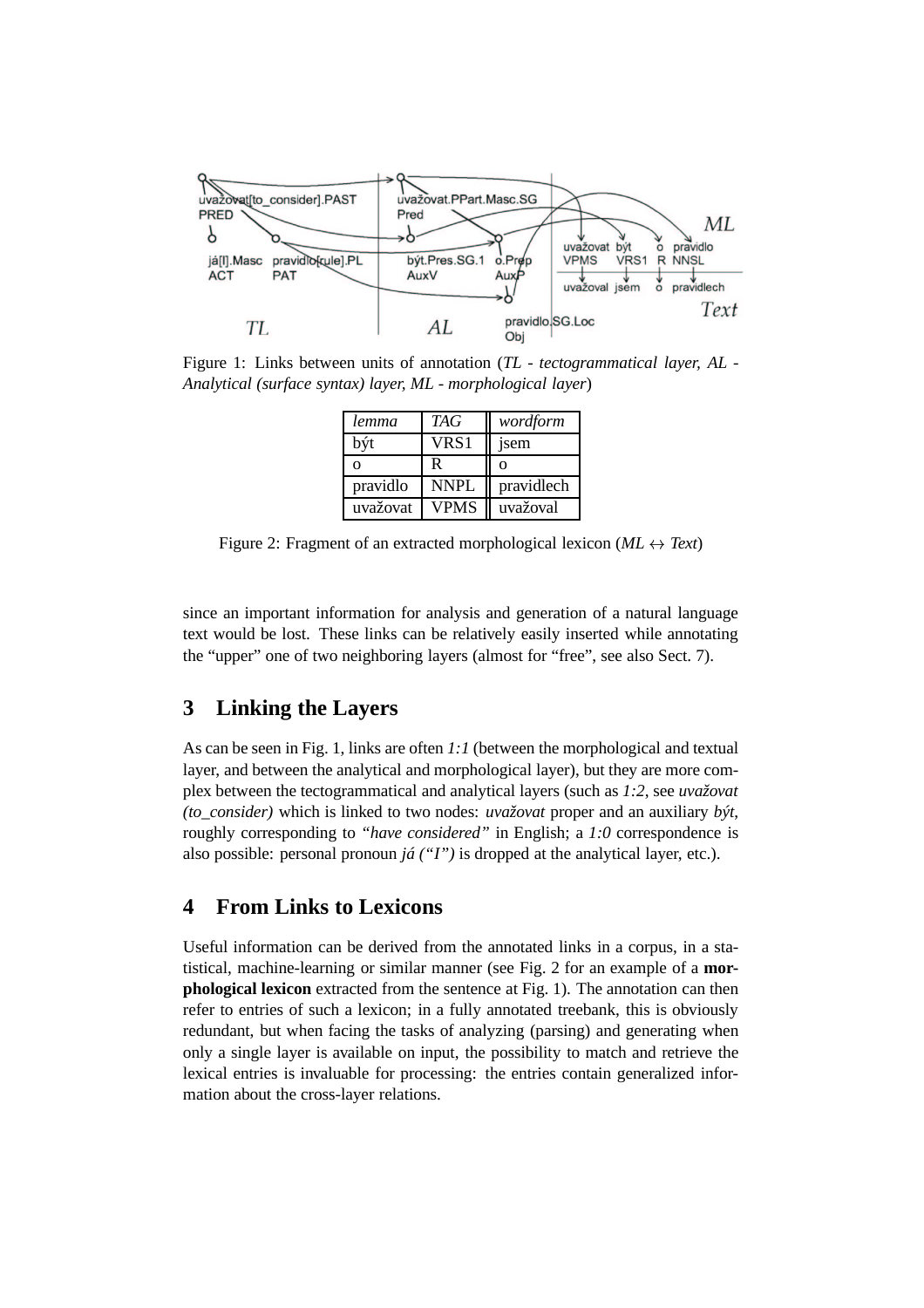Such a lexicon can be also created and extended manually even without additional data annotation. For example, it is unnecessary to annotate millions (and for inflective languages such as Czech or Russian even billions) of words to subsequently fully learn the morphology of such languages:<sup>3</sup> it is more efficient to create manually a (relatively complete) lexicon of morphological behavior of words directly ([1]). In such a case, human ability to generalize and regularize is more effective than that of the machine.

The situation is more complex between the structural layers of annotation, namely, between the tectogrammatical layer and the analytical layer. In both cases, the core annotation is expressed as a labeled (dependency) tree, the nodes of which do not necessarily correspond one-to-one across these two layers.<sup>4</sup> The **tectogrammatical lexicon**<sup>5</sup> thus cannot express its entries as a pair of related attribute and value pair sets, but it has to work with pairs of subtrees of varying complexity. Some relations (i.e., the lexicon entries) will be very simple (such as a tectogrammatical lemma vs. analytical lemma correspondence), while some will be much more complex. The definition of an entry as a tree-to-tree correspondence (regardless of its complexity) allows us to keep the lexicon as a set of entries of the same type. However, for historical as well as technical reasons, we refer to subsets of entries that share certain properties as (sub)lexicons (of the TL lexicon).

The most complex set of entries of the tectogrammatical lexicon is the valency (sub)lexicon ([3]). Its entries relate a one-level deep subtree of the tectogrammatical tree with its analytical counterpart, with full morphosyntactic subcategorization. They could be relatively easily extracted from the links between the tectogrammatical and analytical layers in the annotated data, but for many reasons (consistency being the first of them) it is again more effective to create it manually while using it already while annotating the data. $6\,$  We will devote the rest of the paper to the valency lexicon, since it is the most complex and interesting.

## **5 The Valency Lexicon**

In linguistics the term "valency" ([14]) indicates the capability of lexical units to bind ("meaning"-wise) other terms onto itself; their number and character is deter-

 $3$ Not considering methods that work off unannotated data, such as ([18]).

<sup>&</sup>lt;sup>4</sup>Although not required in general, the correspondence between the nodes of the analytical layer and the tokens of the linear morphological layer *is* 1:1 (for Czech, but it might be different for other languages even if using a surface syntax description similar to ours).

<sup>&</sup>lt;sup>5</sup>Please note that we name the lexicons based on the "higher" layer of annotation; i.e., a morphological lexicon refers to a lexicon relating the morphological and textual layers, and similarly, the tectogrammatical lexicon refers to a lexicon relating the tectogrammatical and analytical layers.

<sup>&</sup>lt;sup>6</sup>The lexicons mentioned so far are so-called cross-layer lexicons: they relate information between two layers of annotation: the morphological lexicon relates forms and lemmas and tags; and the valency lexicon maps valency frames to their surface syntax form (as annotated at our analytical layer, with enough information to generate proper morphology). There are also more simple types of lexicons used in the PDT, such as a tag lexicon, function lexicon etc.; these are simple sets and we do not describe them in detail here.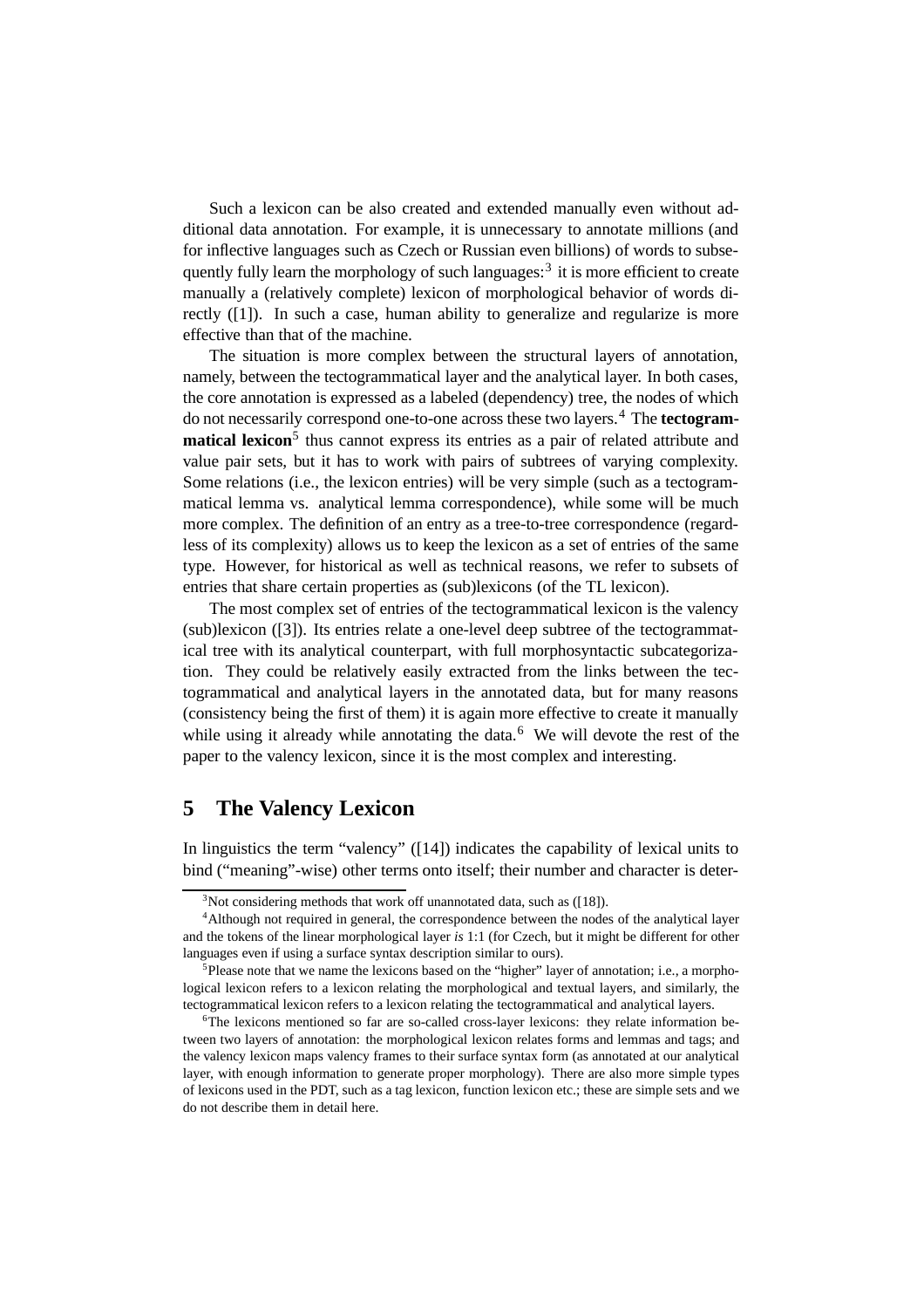

Figure 3: Structure of the valency (sub)lexicon (graphical representation).

mined for each word (or rather, word sense, or meaning) separately. Verbs have a valency frame, and so have many nouns and adjectives (and not only those derived from verbs directly); technically, every autosemantic word has one. For more on the valency lexicon used with the Prague Dependency Treebank, see ([3]) in this volume.

At the moment, we assume that each sense of a given word (i.e., one valency lexicon entry, see Fig. 3) contains one *valency frame*. <sup>7</sup> Each valency frame contains a fixed number of *slots*. Each slot contains a slot name (called *functor*, e.g. ACT, PAT) that effectively labels the corresponding dependency relation in a tectogrammatical tree (Fig. 3,  $2^{nd}$  column: slots correspond to dependent nodes and are marked  $FUNC(a)$ ,  $FUNC(b)$ , etc.). Moreover, a slot also refers to all the necessary information how to construct a surface dependency syntax representation (i.e. the one used at the analytical layer of annotation) for the given slot.<sup>8</sup> Such an information is in principle an underspecified analytical subtree (Fig. 3,  $3^{rd}$ ) column), with morphosyntactic constraints of the form *attribute = value*. <sup>9</sup> Various globally defined default subtree transformations may also occur (in the case of passivization, for example).

Since a graphical representation is little less convenient to edit, and since the

 $7$ From the cross-layer lexicon point of view, it would not change anything if there are more valency frames per word sense, but for simplicity, we leave out the associated discussion whether this could happen, since it is rather theoretical anyway.

 ${}^{8}$ Entries of a full valency lexicon ([9], [8]) contain additional information, such as the degree of optionality of the slots, links to semantic descriptions etc.

<sup>&</sup>lt;sup>9</sup>For an example, see Fig. 5.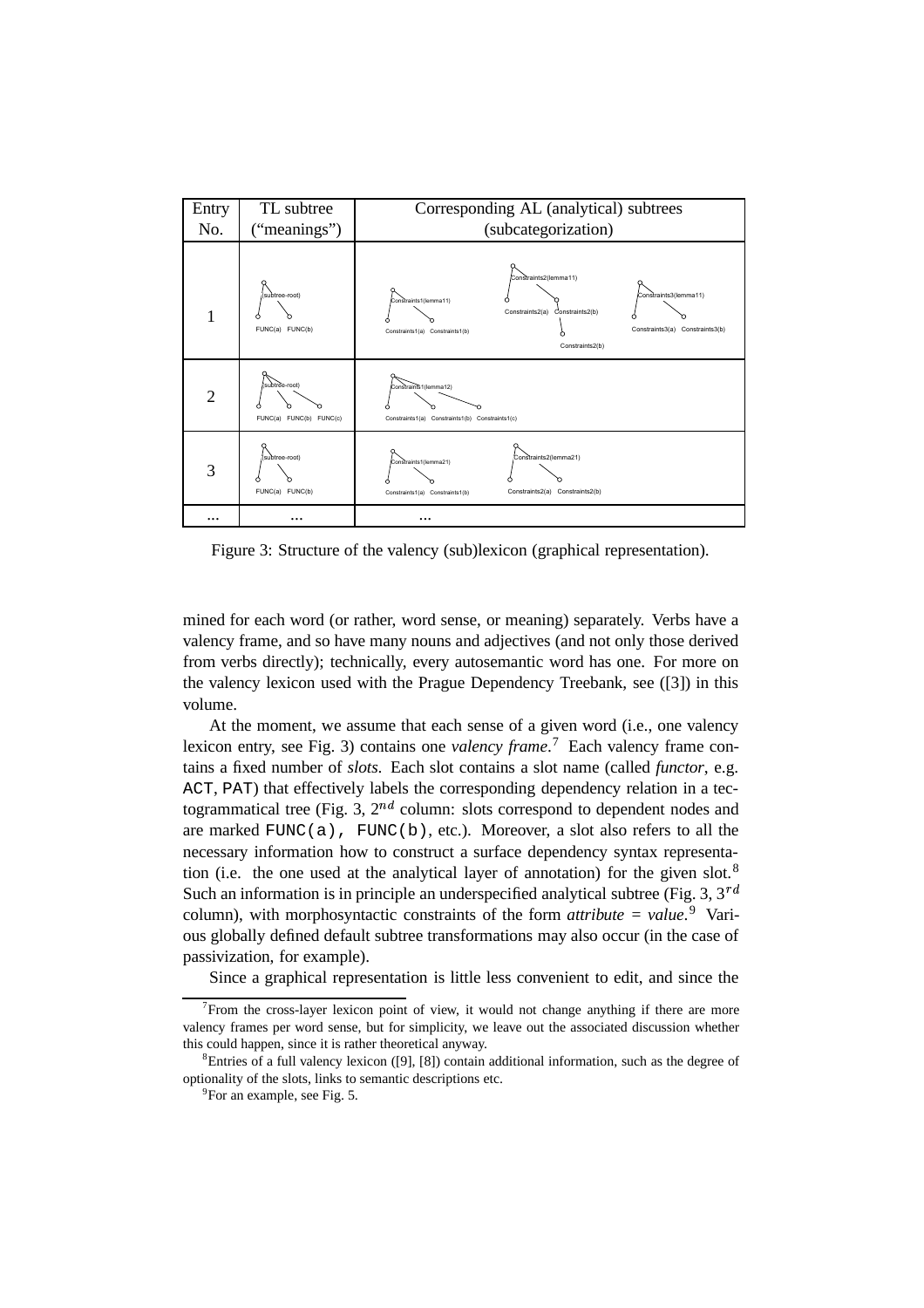| Entry    | <b>Slots</b>                    |                                 |                    |                      |
|----------|---------------------------------|---------------------------------|--------------------|----------------------|
| No.      |                                 |                                 |                    | (AL)                 |
|          | FUNC <sub>a</sub> (Constraints) | FUNC <sub>h</sub> (Constraints) |                    | lemma <sub>1</sub> 1 |
|          | FUNC <sub>a</sub> (Constraints) | FUNC <sub>b</sub> (Constraints) | FUNC (Constraints) | lemma <sub>12</sub>  |
|          | FUNC <sub>a</sub> (Constraints) | FUNC <sub>b</sub> (Constraints) |                    | lemma21              |
| $\cdots$ | $\cdots$                        | $\cdots$                        | $\cdots$           | $\cdots$             |

Figure 4: Textual form of valency lexicon entries



Figure 5: Valency frame for *uvažovat ("to\_consider")* with its (underspecified) analytical form; cf. also Fig. 1 and Fig. 3.

information can be structured even more (at least for the majority of real life cases), we use a shorthand notation that can be represented and edited in textual form (Fig. 4); by showing the tree correspondences in Fig. 3 we wanted to stress that in general we cannot limit ourselves to the simple cases.

As we have stated previously, every entry in both Fig. 3 and Fig. 4 corresponds to a certain sense of some "word". We have intentionally left out the actual words out of the figures; it is sufficient to distinguish among them by the entry number. However, for easier editing, the annotators see a *tectogrammatical lemma* (a string resembling a classic printed dictionary entry heading, such as *to\_consider*<sup>1</sup> for the sense 1 of the verb *to consider*), which is then internally mapped to a valency frame identifier.<sup>10</sup> Moreover, the valency lexicon contains fields for examples, comments and other notes to describe the sense and usage of the particular valency frame.

Fig. 5 shows an example of a valency frame (in the graphical form).

At each node of the analytical subcategorization subtree, a set of constraints expressed by attributes and their values effectively determines what are the combinations allowed in the fully specified analytical tree.<sup>11</sup> This information can be

 $10$ Since our sense inventory is not yet fixed, we in fact do not have unique sense numbers attached to the tectogrammatical lemmas, but the frames *are* uniquely identified.

<sup>11</sup>The creation of the auxiliary verb *"být" ("to\_be"*) (Fig. 1) is the result of a general rule for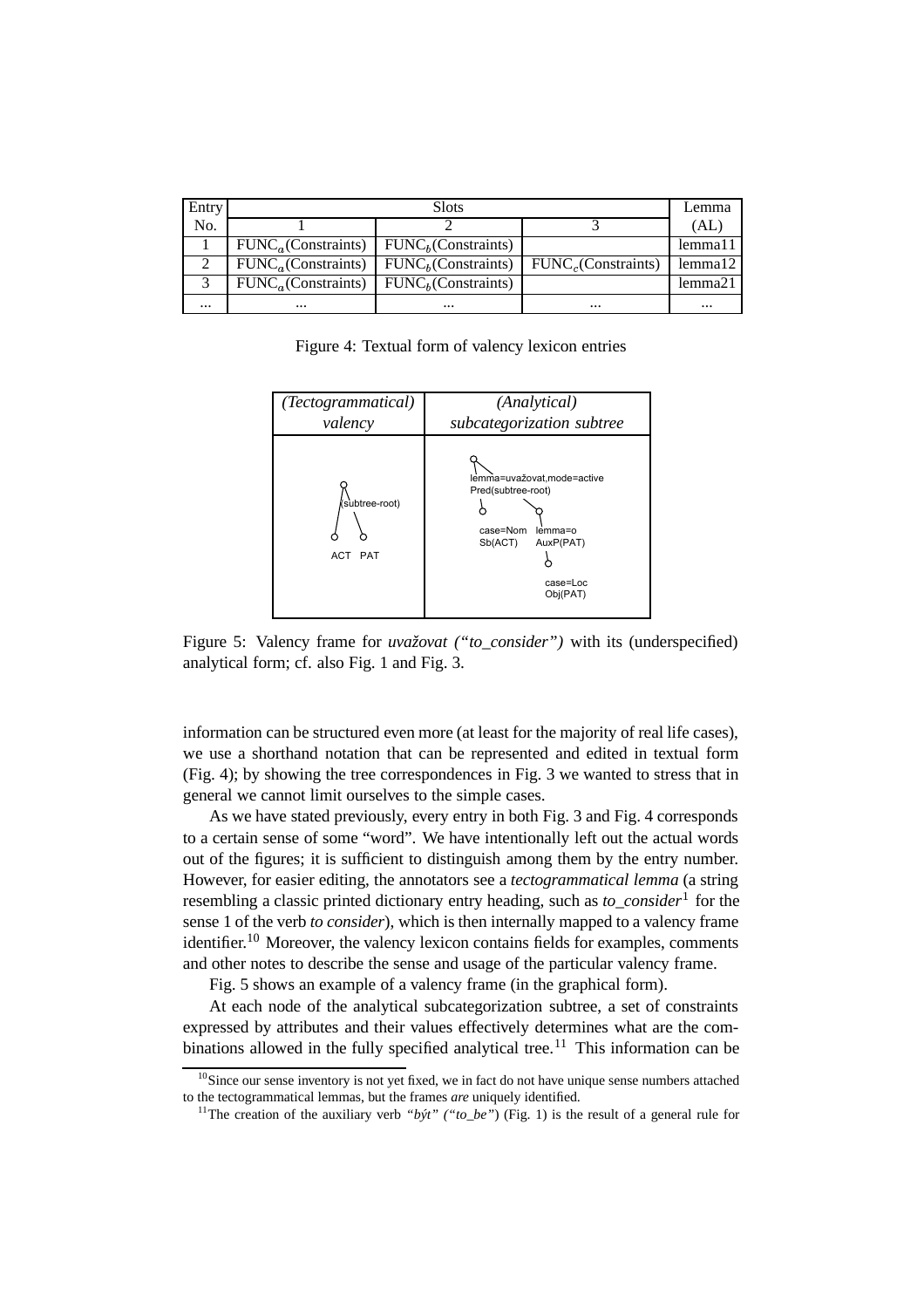```
mode=active
Pred(subtree-root)
 \gammaform=infinitive
  Obj(INTT)
```
Figure 6: Example subcategorization: INTT as infinitive

used for sentence generation (from the tectogrammatical representation), as a supportive information for parsing (to the tectogrammatical representation) as well as for annotation checking (when building a treebank manually).

# **6 Types of Subcategorization**

Various possible combinations of constraints have emerged during the annotation process and the parallel valency lexicon buildup, from a simple (morphological) case and *1:1* tectogrammatical-to-analytical node correspondence to complex relations for phraseological expressions. We thus distinguish the following types of correspondence between a valency frame slot and its form:

- *trivial subtree with a single analytical node:* Within this group, the following types of constraints are possible:
	- **–** noun (phrase) head in a particular (morphological) case (in Fig. 5, it corresponds to the [case=Nom / ACT] node)
	- **–** verb in infinitive (*we sent him to\_learn*, for "Intention" (INTT))  $(Fig. 6)^{12}$
	- **–** relative subordinate clause without a conjunction (*know what comes*) (Fig. 7)
	- **–** specific word, or only several words (usually idioms) (*be good*) (Fig. 8, in Czech: *dělat dobrotu*)
	- **–** specific class of words, usually semantically related (*forward an application / a request / ...*) (Fig. 9)
	- **–** functor-based-only constraint (functor LOC: *to come home*; there are other possibilities for expressing a location, such as a preposition and a noun, but they involve more than a single analytical tree node (to school / into a cave)) (Fig. 10)
	- **–** and more.

generation of a proper verb form from the "past perfect" attribute; it has nothing to do with valency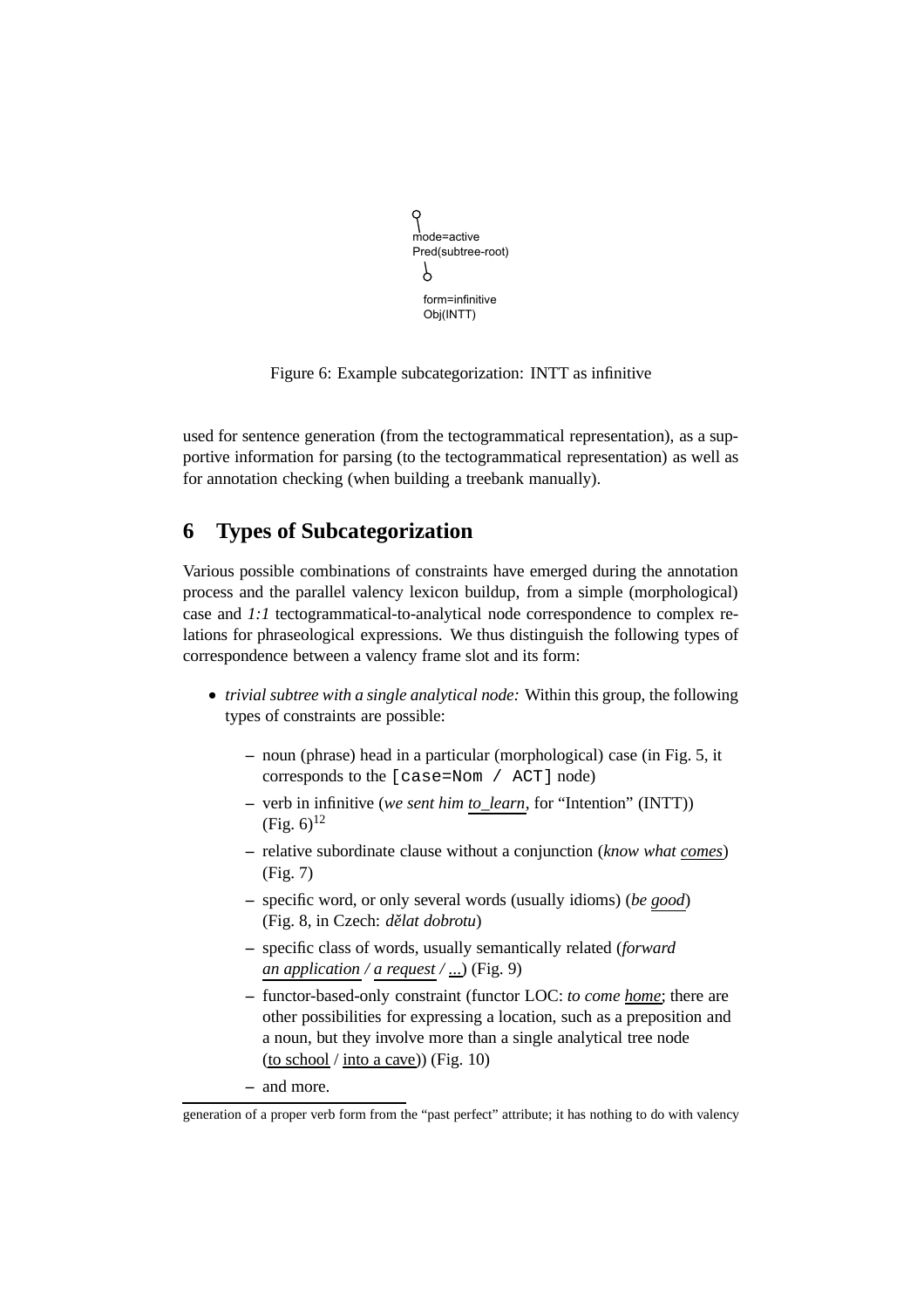```
9
mode=active
Pred(subtree-root)
 p
 pos=verb
 Obj(PAT)
```
Figure 7: Example subcategorization: PAT as relative clause



Figure 8: Example subcategorization: DPHR as a specific inflected lemma



Figure 9: Example subcategorization: CPHR as a lemma from a class



Figure 10: Example subcategorization: LOC as an adverb for location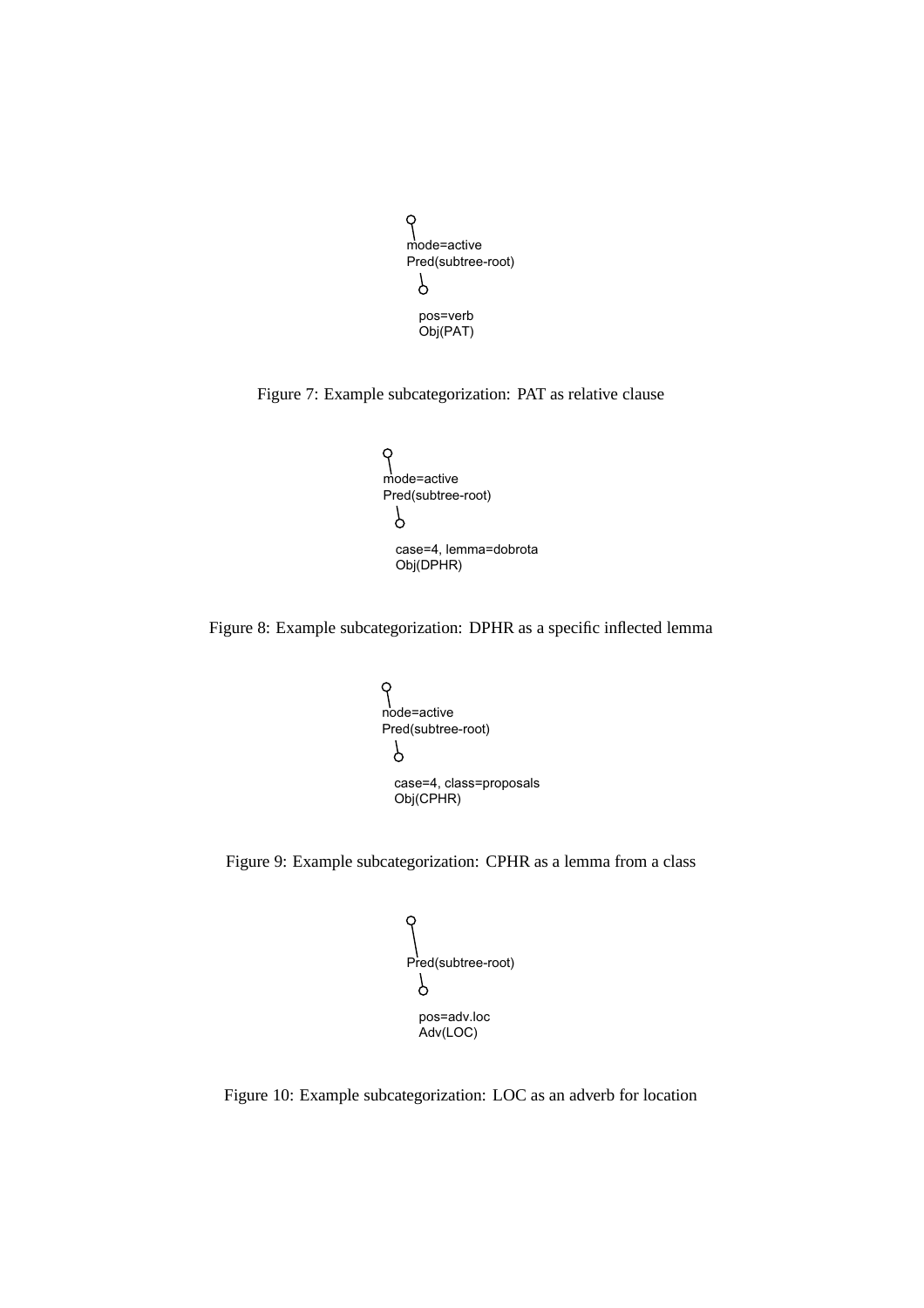

Figure 11: Example subcategorization: PAT as a subordinate clause with conjunction



Figure 12: Example subcategorization: DPHR as a two-node, two-level subtree

- *rooted subtree with two nodes:* in a specified order:
	- **–** preposition and its dependent in a particular (morphological) case (in Fig. 5, see the subtree with the preposition *"o"* and the case=Loc constraint at its dependent node)
	- **–** subordinate conjunction and a dependent subordinate clause (*he discovered that it is true*) (Fig. 11)
	- **–** specific word (conjunction) and infinitive (*no choice but come*)
	- **–** two specific words (usually dependent on each other) (in Czech: *sleduje vlastní zájmy*, *"follows [his] own interests"*) (Fig. 12)
	- **–** and more.
- other complex subtree topologies:

information.

 $12$ In Figs. 6-12, only the exemplified dependent node is shown; typically, there is also a node corresponding to the ACT of the subtree root, such as the one in Fig. 5.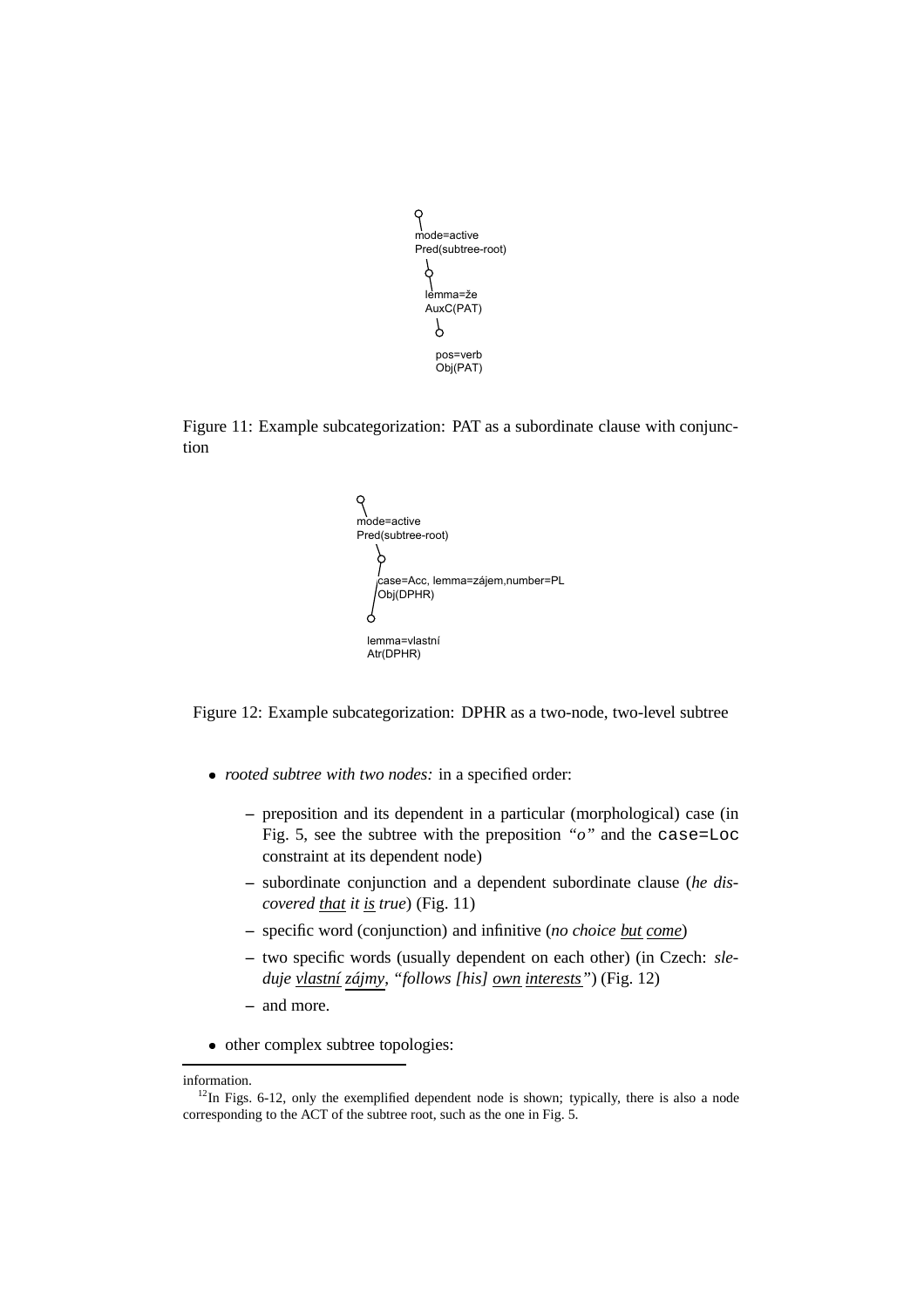**–** *1:3* correspondence of various shapes of the analytical tree, usually with specific words only (for certain types of idioms or phrasal expressions)

A combination of several of the above is also possible; for phrasal expressions, it is even possible that the phrasal part consists of two discontinuous subtrees.<sup>13</sup>

### **7 Annotating the Links**

Superficially, it might seem that linking the layers of annotation is an unnecessary exercise - if we survey the available corpora with a similar structural annotation schemas, they do not explicitly do so, either. However, as we have said in the Motivation section (Sect. 2), we *do* want to have the links explicitly marked for *all* annotated units (nodes of syntactic trees as well as tokens) for lexicon extraction and checking purposes.<sup>14</sup>

In a (technically) single annotation scheme (such as the added annotation of Propbank predicate-argument structure to the Penn Treebank annotation, [7], [10], [11], [12]), the links are implicit (all the information is present in the chosen annotation structure, from predicates and arguments to POS tags). The associated PropBank lexicon does not formalize the form of the arguments, either: e.g., the prepositions used in the surface expression of the arguments are merely recorded as comments in the lexicon. Such a scheme is not very flexible - it allows only for direct correspondence of nodes to tokens, with difficulties to mark non-1:1 relations. On the other hand, it is clear that such an annotation does not add any extra burden to the annotators.

In our case, when the links are explicit, one could expect such an added burden. However, thanks to the programming capability of the annotation tool we use (TrEd, [4]), we were able to avoid any need for the annotators to mark those links explicitly. Only in some rare cases of annotation errors we have to restore those links manually during the annotation checking process.

For example, when the annotators of the tectogrammatical layer (or the preprocessing software) decide to create a new "tectogrammatical lemma" (e.g., for reflexive verbs, such as *ztratit\_se "to disappear"*) from two nodes at the analytical layer (i.e. *ztratit* and *se*), they use a "macro" command that does that for them but it also (invisibly) inserts the appropriate double link (see Fig. 13). Similarly, macros exist for the collapsing of multi-node verb forms to a single tectogrammatical node, etc. The process is (auto)reversible so that the annotators can correct themselves without being stuck with the new links. In fact, most annotators are not even aware of the existence of the links.

<sup>13</sup>For example, *"mráz(PHR1) behá(PRED) ˇ po\_zádech(PHR2)"*, lit. *"(a) frost runs on (sb's) back"* (*a shiver runs down sb's spine*).

 $14$ One might even imagine that someone comes with a different idea of the types of lexicons to be extracted, especially between the tectogrammatical and analytical layers. The links will then allow her/him to do so.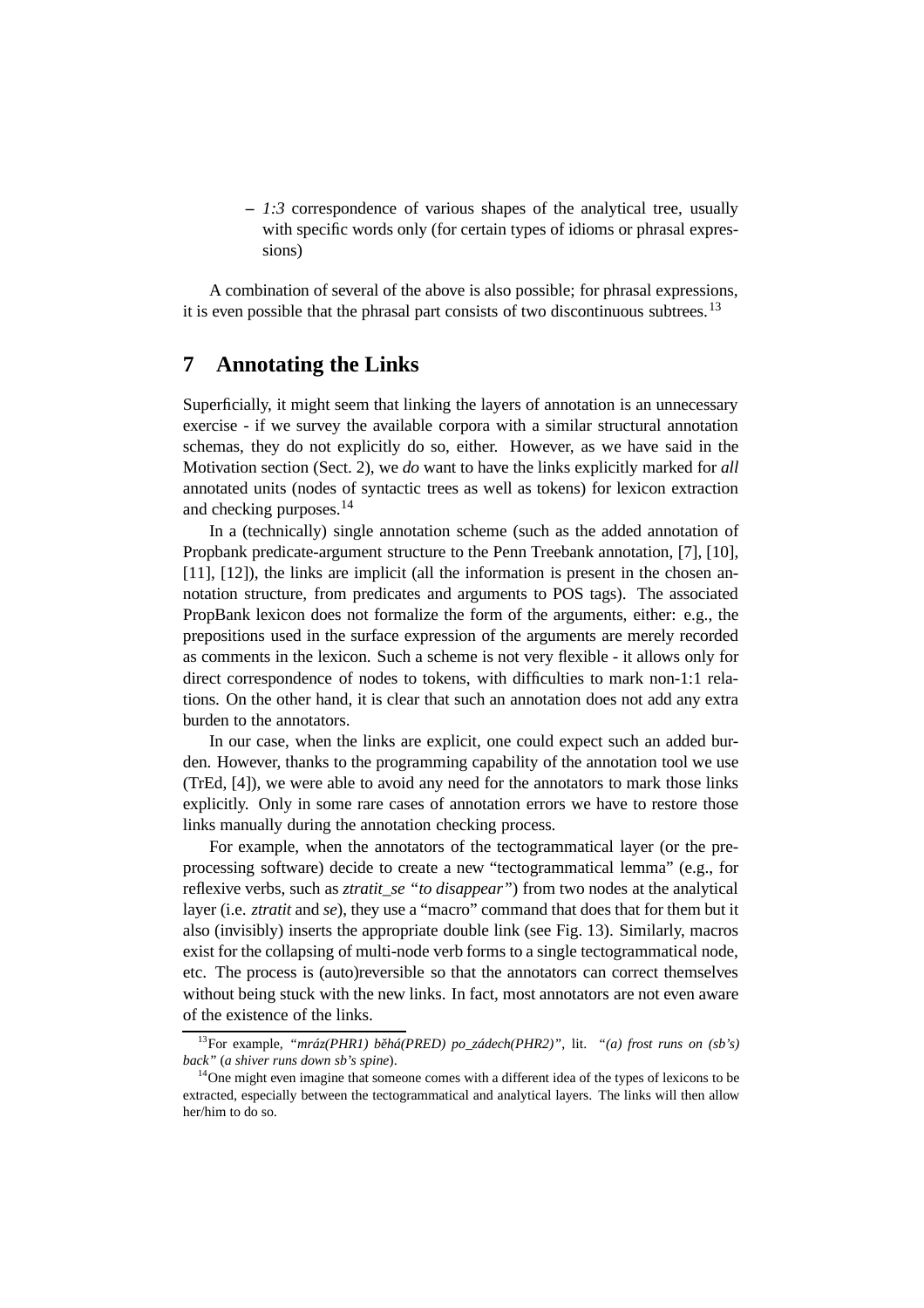

Figure 13: Links before and after an annotation action.

Technically, the links are implemented as  $ID \leftrightarrow ID$ -reference pairs. The total number of them corresponds to the number of tokens times the number of layers.

### **8 Annotation and (Manual) Lexicon Creation**

The valency lexicon is being created in parallel with the annotation. One could speculate to which extent the process can be automated or aided based on the increasing amount of annotated data during the annotation process. Unfortunately, it appeared that due to the relative novelty of the notions that drive the valency dictionary, inter-annotator disagreement on valency frames was as high as 20%, and therefore time-consuming reconciliation<sup>15</sup> was apparently needed to make the dictionary as consistent as possible.

Therefore, we have adopted a two-stage process. First, the annotators annotated the whole corpus (55k sentences), with the valency dictionary being merged and redistributed once every week (the annotators, working off-line for various reasons, could not share and access a single valency dictionary). Every annotator had the right to change, delete or insert any valency frame, with a log of changes preserved. Then, the fully merged dictionary was checked by a single person<sup>16</sup> to reconcile the entries. Finally, the data has been run against the resulting dictionary, nodes which were affected by the reconciliation changes were automatically marked and they will subsequently be manually re-annotated for valency.

An automatic procedure for valency annotation has been being developed in parallel already during the first phase ([6]), but it has been actually used only in the very late stages of annotation with some, but not substantial improvement.<sup>17</sup>

<sup>&</sup>lt;sup>15</sup>The annotation, however, could not stop in the meantime because of administrative and budgetary reasons.

<sup>&</sup>lt;sup>16</sup>More precisely, one for verbs and another one for nouns. Of course, they consulted with the authors of the affected entries and with others at regular meetings, but the final decisions were theirs.

<sup>&</sup>lt;sup>17</sup>We believe that the main reason for the relatively small improvement only was the inconsistency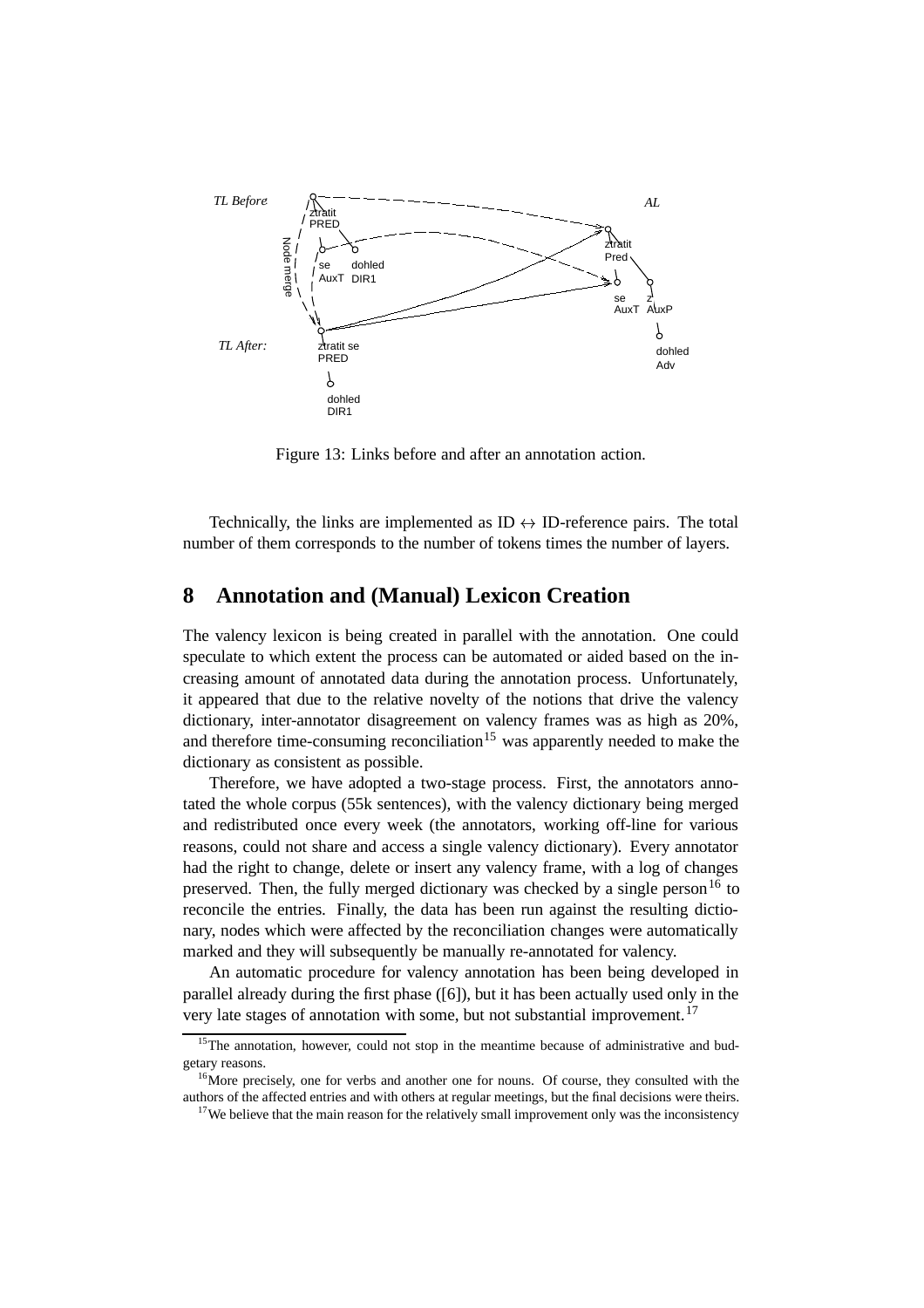### **9 Conclusions**

The formalization of lexicons in linguistic annotation could lead to better understanding of the relations between different depths of annotation, to less redundant annotation, and to more transparent usage. If such formalization exists and is complete, these lexicons can be either extracted automatically from manually annotated data, or, in case of insufficient amount of such data, created manually (and then used in the same way for annotation checking, and automatic parsing and generation).

#### **References**

- [1] Jan Hajic:ˇ *Disambiguation of Rich Inflection (Computational Morphology of Czech)*, Karolinum Press, Prague, 324pp, 2003.
- [2] Jan Hajič, Eva Hajičová, Petr Pajas, Jarmila Panevová, Petr Sgall, Barbora Vidová Hladká: *The Prague Dependency Treebank*, CDROM LDC2001T10, The Linguistic Data Consortium, Univ. of Pennsylvania, ISBN 1-58563-212- 0, Philadelphia, PA, 2001
- [3] Jan Hajič, Jarmila Panevová, Zdeňka Urešová, Alevtina Bémová, Veronika Koláˇrová, Petr Pajas: *PDT-VALLEX:Creating a Large-coverage Valency Lexicon for Treebank Annotation*. In Proceedings of TLT 2003. Växjö, Sweden, Nov. 14-15. This volume. 2003.
- [4] Jan Hajic,ˇ Petr Pajas, Barbora Hladká: *The Prague Dependency Treebank: Annotation Structure and Support*. In Proceedings of IRCS Workshop on Linguistic Databases, pp. 105–114. Philadelphia, PA, Dec. 11–13 2001.
- [5] Eva Hajicoˇ vá, Jarmila Panevová, Petr Sgall: *A Manual for Tectogrammatic Tagging of the Prague Dependency Treebank*, ÚFAL/CKL Technical Report TR-2000-09, Charles University, Prague, 2000
- [6] Václav Honetschläger: Using a Czech Valency Lexicon for Annotation Support. In V. Matoušek and P. Mautner (eds.), Proceedings of TSD'03, Českë Budějovice, Czech Republic, Sept. 8-12, LNAI 2807, pp. 120-125, Springer-Verlag Berlin Heidelberg. 2003.
- [7] Paul Kingsbury, Martha Palmer: *From Treebank to PropBank*. In Proceedings of LREC 2002, Las Palmas, Canary Islands, Spain, 2002.
- [8] Markéta Lopatková: *Valency in Prague Dependency Treebank: Building the Valency Lexicon of Verbs*, to appear in: Prague Bulletin of Mathematical Linguistics, Vol. 79, Charles University, 2003.

of the valency dictionary before its reconciliation. Obviously, we could not test it for "real" afterward since the corpus had already been fully annotated.